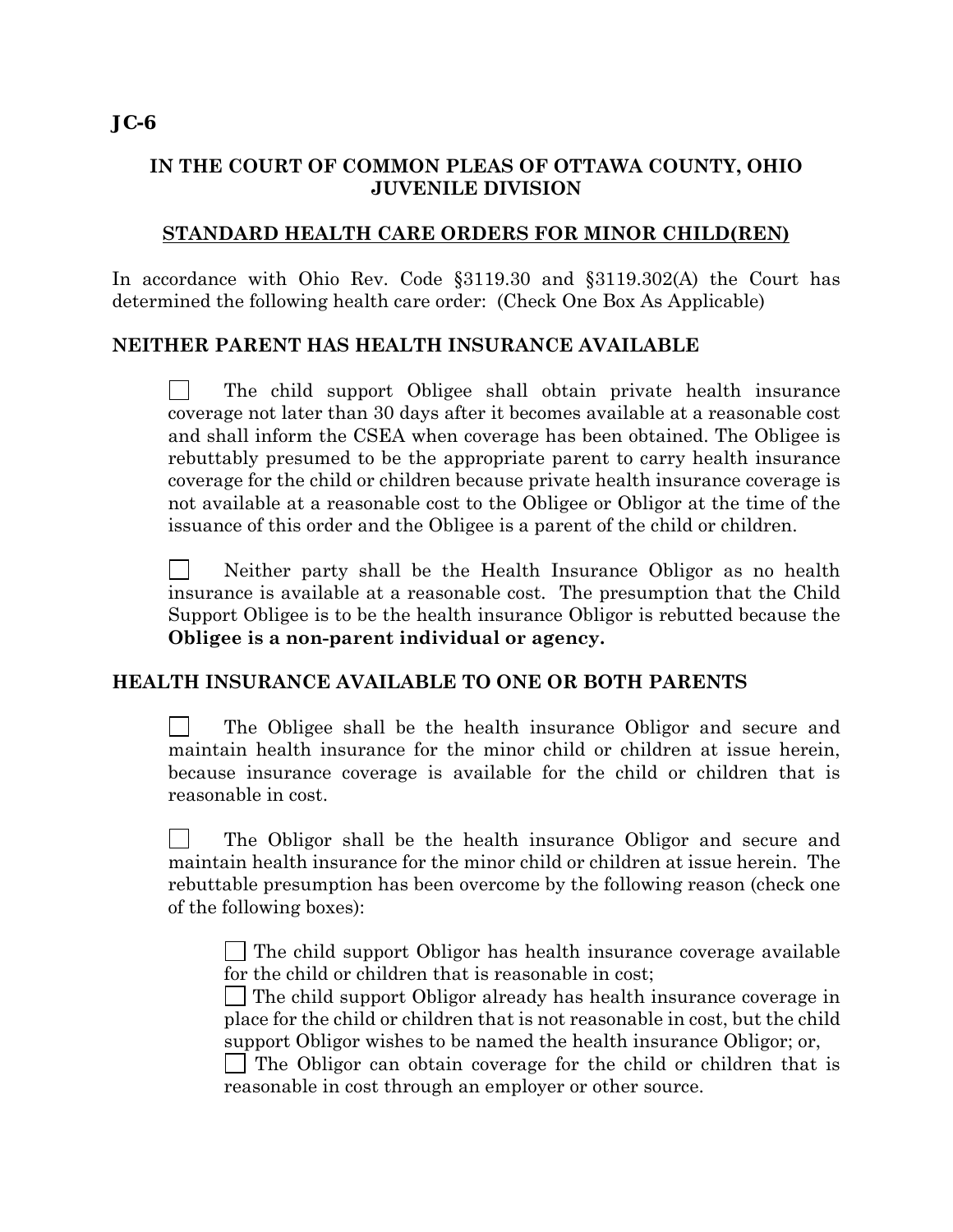The Obligor and Obligee shall each be a health insurance Obligor because both parties wish to be named health insurance Obligors and already have health insurance coverage in place or have health insurance coverage available for the child(ren).

The minor child(ren) who are the subject of these Orders are as follows:

| Name of Child                                                                                               | of<br>Date<br><u>Birth</u> | Name of Child                                   | Date of Birth |
|-------------------------------------------------------------------------------------------------------------|----------------------------|-------------------------------------------------|---------------|
|                                                                                                             |                            | The health insurance information is as follows: |               |
| Name of Employer / Group / Individual<br>Address of Employer / Group / Individual                           |                            |                                                 |               |
| Name of Insurance Company                                                                                   |                            |                                                 |               |
| Insurance for Children Active Now?<br>If No, then will activate within 30 days                              |                            | Yes or<br>$\operatorname{Yes}$                  | No            |
| Name of Employer / Group / Individual<br>Address of Employer / Group / Individual                           |                            | The health insurance information is as follows: |               |
| Name of Insurance Company<br>Insurance for Children Active Now?<br>If No, then will activate within 30 days |                            | Yes or<br>Yes                                   | $\rm No$      |

The term "Health Insurance Coverage" means accessible private health insurance that provides primary care services (health care services and laboratory services customarily provided by or through a licensed general practitioner, family medicine physician, internal medicine physician, or pediatrician) within thirty miles from the residence of the child(ren) subject to the child support order*.* This Order requires the Health Insurance Obligor to provide medical insurance only, however nothing herein prevents the Health Insurance Obligor from carrying additional coverage such as dental, vision, prescription drug and/or mental health insurance coverage.

**IT IS FURTHER ORDERED** the Health Insurance Obligor(s) shall secure and maintain the required insurance not later than thirty (30) days after the issuance of this Order and shall within the same period provide verification of the active insurance to the CSEA.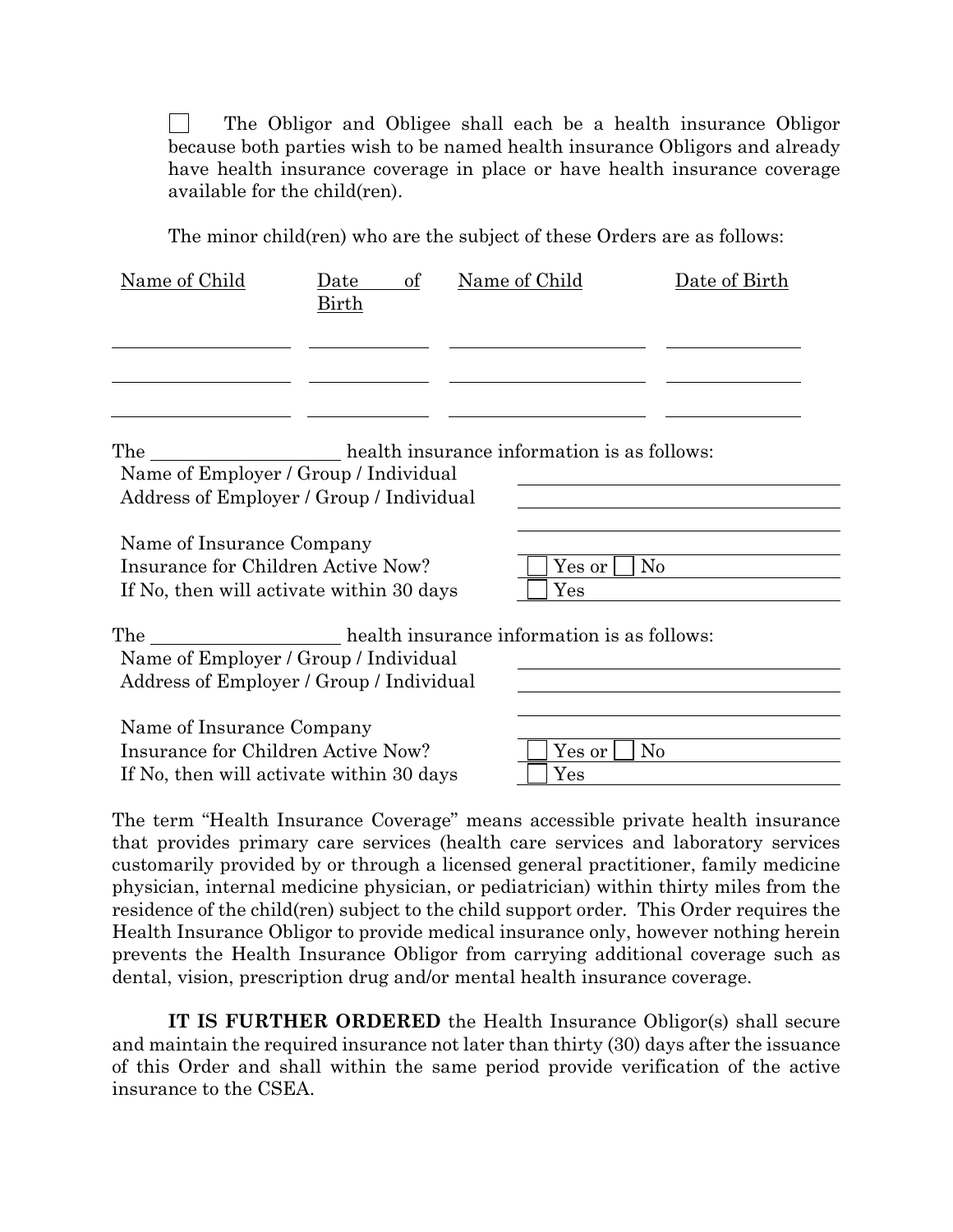**IT IS FURTHER ORDERED** the Health Insurance Obligor shall provide to the other parent, not later than thirty (30) days after the issuance of this Order, all information regarding the benefits, limitations, and exclusions of the insurance coverage, copies of any insurance forms necessary to provide reimbursement, payment or benefits under the coverage, and a copy of any necessary insurance cards. In the future and upon receipt, all updated insurance information and cards shall also be provided.

**IT IS FURTHER ORDERED** the company providing the health insurance coverage in accordance with this Order, shall pay to the parent designated to receive reimbursement under this Order for any covered Health Care Expenses any reimbursement due under the coverage provided for the child(ren). The company may continue making payment for such health insurance services directly to any health care provider in accordance with the applicable health insurance policy, contract or plan. The term "Health Care Expenses" includes medical, dental, orthodontic, optical, surgical, hospital, prescription, psychiatric or psychological expenses for the minor child(ren).

**IT IS FURTHER ORDERED** the parties shall reimburse each other for extraordinary medical expenses pursuant to this Court's Standard Order for the Payment of Extraordinary Health Care Expenses, JC-5.

**IT IS FURTHER ORDERED** that the Health Insurance Obligor shall designate the child(ren) as covered dependents under any health insurance policy, contract or plan for which they contract.

**IT IS FURTHER ORDERED the employer of the Health Insurance Obligor is required to release to the other parent, any person subject to an order issued under Revised Code §3109.19, or the CSEA on written request any necessary information on the health insurance coverage, including the name and address of the health plan administrator and any policy, contract or plan number, and to otherwise comply with Revised Code §3119.32 and any order or notice issued under this section.** 

**IT IS FURTHER ORDERED if the Health Insurance Obligor obtains new employment, CSEA shall comply with the requirements of Revised Code §3119.34, which may result in the issuance of a notice requiring the new employer to take whatever action is necessary to enroll the child(ren) in health care insurance coverage provided by the new employer.** 

**IT IS FURTHER ORDERED** pursuant to Ohio Revised Code that if either parent or legal custodian is eligible for and/or receives medical assistance (i.e., "Medicaid") and the other parent has obtained health insurance coverage, the party